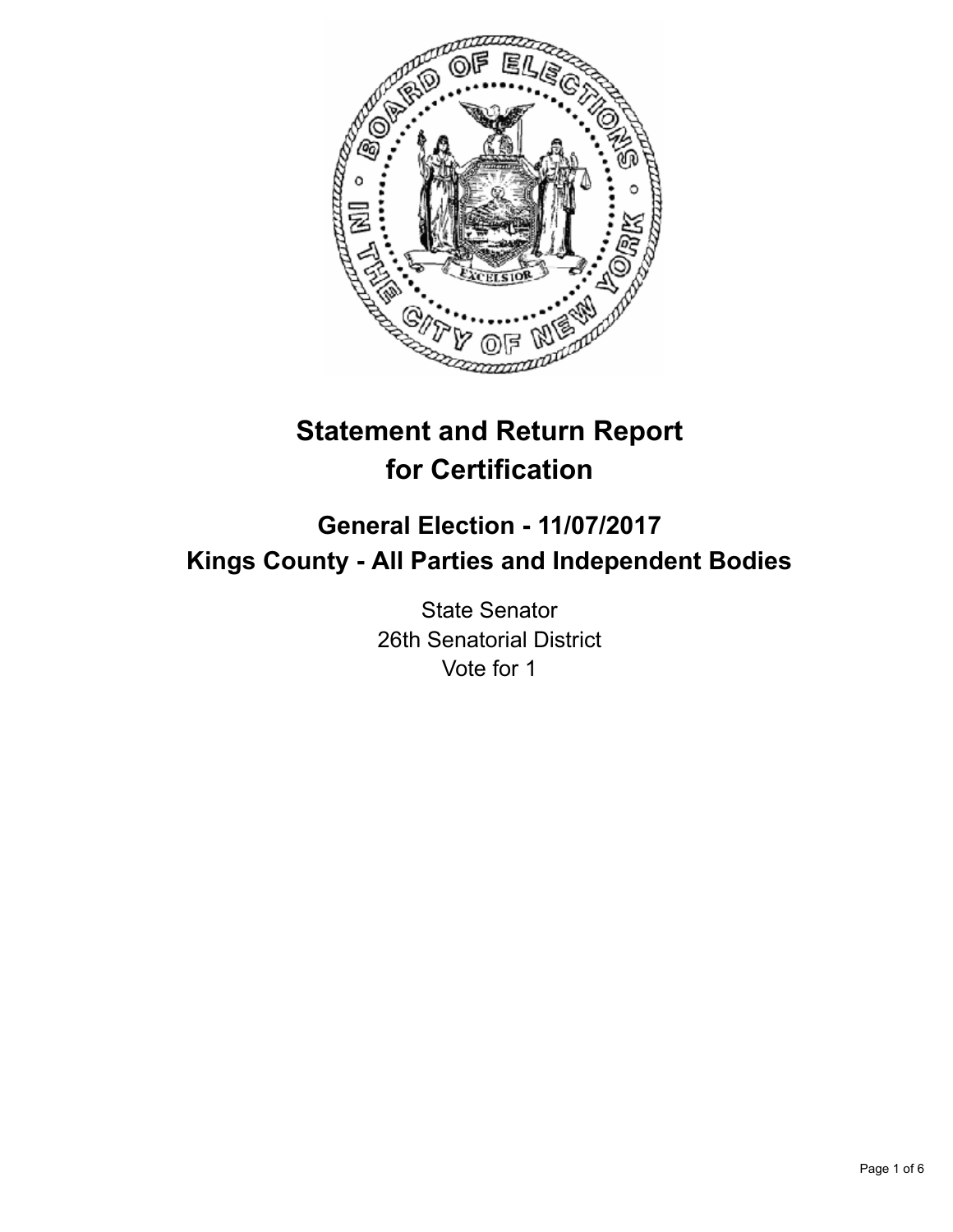

#### **Assembly District 50**

| <b>PUBLIC COUNTER</b>                                    | 6,268          |
|----------------------------------------------------------|----------------|
| <b>MANUALLY COUNTED EMERGENCY</b>                        | 0              |
| ABSENTEE / MILITARY                                      | 76             |
| <b>AFFIDAVIT</b>                                         | 90             |
| <b>Total Ballots</b>                                     | 6,434          |
| Less - Inapplicable Federal/Special Presidential Ballots | 0              |
| <b>Total Applicable Ballots</b>                          | 6,434          |
| BRIAN P. KAVANAGH (DEMOCRATIC)                           | 4,052          |
| ANALICIA ALEXANDER (REPUBLICAN)                          | 735            |
| BRIAN P. KAVANAGH (WORKING FAMILIES)                     | 874            |
| BERNIE SANDERS (WRITE-IN)                                | 1              |
| DONIA PIERSAINT (WRITE-IN)                               | 1              |
| JEFFERY WILSON (WRITE-IN)                                | 1              |
| PAUL NEWELL (WRITE-IN)                                   | $\overline{2}$ |
| UNATTRIBUTABLE WRITE-IN (WRITE-IN)                       | 3              |
| <b>Total Votes</b>                                       | 5,669          |
| Unrecorded                                               | 765            |

### **Assembly District 51**

| <b>PUBLIC COUNTER</b>                                    | 338 |
|----------------------------------------------------------|-----|
| MANUALLY COUNTED EMERGENCY                               | 0   |
| ABSENTEE / MILITARY                                      | 6   |
| AFFIDAVIT                                                | 5   |
| <b>Total Ballots</b>                                     | 349 |
| Less - Inapplicable Federal/Special Presidential Ballots | 0   |
| <b>Total Applicable Ballots</b>                          | 349 |
| BRIAN P. KAVANAGH (DEMOCRATIC)                           | 239 |
| ANALICIA ALEXANDER (REPUBLICAN)                          | 35  |
| BRIAN P. KAVANAGH (WORKING FAMILIES)                     | 54  |
| DANIEL SQUADRON (WRITE-IN)                               | 1   |
| MATTHEW MILLER (WRITE-IN)                                | 1   |
| <b>Total Votes</b>                                       | 330 |
| Unrecorded                                               | 19  |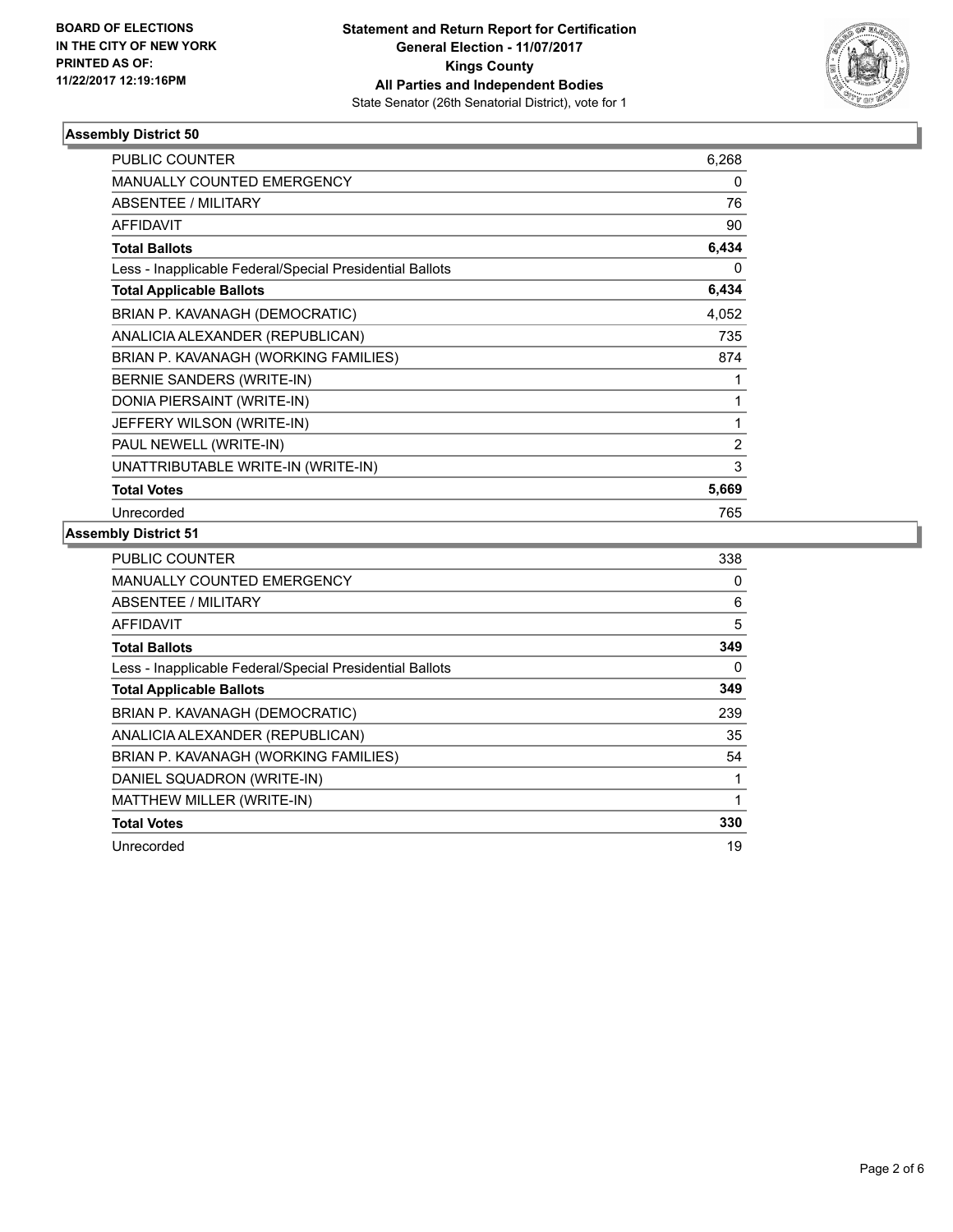

#### **Assembly District 52**

| <b>PUBLIC COUNTER</b>                                    | 11,109       |
|----------------------------------------------------------|--------------|
| MANUALLY COUNTED EMERGENCY                               | 5            |
| <b>ABSENTEE / MILITARY</b>                               | 251          |
| <b>AFFIDAVIT</b>                                         | 120          |
| <b>Total Ballots</b>                                     | 11,485       |
| Less - Inapplicable Federal/Special Presidential Ballots | 0            |
| <b>Total Applicable Ballots</b>                          | 11,485       |
| BRIAN P. KAVANAGH (DEMOCRATIC)                           | 8,097        |
| ANALICIA ALEXANDER (REPUBLICAN)                          | 1,055        |
| BRIAN P. KAVANAGH (WORKING FAMILIES)                     | 1,466        |
| ALEXANDER T. JONSSON (WRITE-IN)                          | 1            |
| <b>BARACK OBAMA (WRITE-IN)</b>                           | $\mathbf 1$  |
| DIANE JEISNER (WRITE-IN)                                 | 1            |
| DOROTHY SIEGEL (WRITE-IN)                                | $\mathbf 1$  |
| EILEEN NAPLES (WRITE-IN)                                 | 1            |
| <b>GLORIA STEINMAN (WRITE-IN)</b>                        | $\mathbf 1$  |
| HEATHER GERSHEN (WRITE-IN)                               | 1            |
| JOANNE SIMON (WRITE-IN)                                  | 1            |
| JOHN ADAMS (WRITE-IN)                                    | $\mathbf 1$  |
| LINCOLN ACHILLI (WRITE-IN)                               | 1            |
| MARTIN CONNOR (WRITE-IN)                                 | 5            |
| MELISSA KANAS (WRITE-IN)                                 | 1            |
| MICHAEL FAGAN (WRITE-IN)                                 | 1            |
| MORGAN JOHNSON (WRITE-IN)                                | $\mathbf{1}$ |
| PAUL NEWELL (WRITE-IN)                                   | 6            |
| STEVE FAHMIE (WRITE-IN)                                  | $\mathbf{1}$ |
| UNATTRIBUTABLE WRITE-IN (WRITE-IN)                       | 4            |
| VICKI VOSSEN (WRITE-IN)                                  | 1            |
| WALTER SOBCHEK (WRITE-IN)                                | $\mathbf{1}$ |
| <b>Total Votes</b>                                       | 10,649       |
| Unrecorded                                               | 836          |

#### **Assembly District 53**

| <b>PUBLIC COUNTER</b>                                    | 53             |
|----------------------------------------------------------|----------------|
| <b>MANUALLY COUNTED EMERGENCY</b>                        | 0              |
| ABSENTEE / MILITARY                                      | 0              |
| <b>AFFIDAVIT</b>                                         | 0              |
| <b>Total Ballots</b>                                     | 53             |
| Less - Inapplicable Federal/Special Presidential Ballots | 0              |
| <b>Total Applicable Ballots</b>                          | 53             |
| BRIAN P. KAVANAGH (DEMOCRATIC)                           | 18             |
| ANALICIA ALEXANDER (REPUBLICAN)                          | 18             |
| BRIAN P. KAVANAGH (WORKING FAMILIES)                     | $\overline{2}$ |
| DOV HIKIND (WRITE-IN)                                    |                |
| NERMAN JACOB (WRITE-IN)                                  |                |
| <b>Total Votes</b>                                       | 40             |
| Unrecorded                                               | 13             |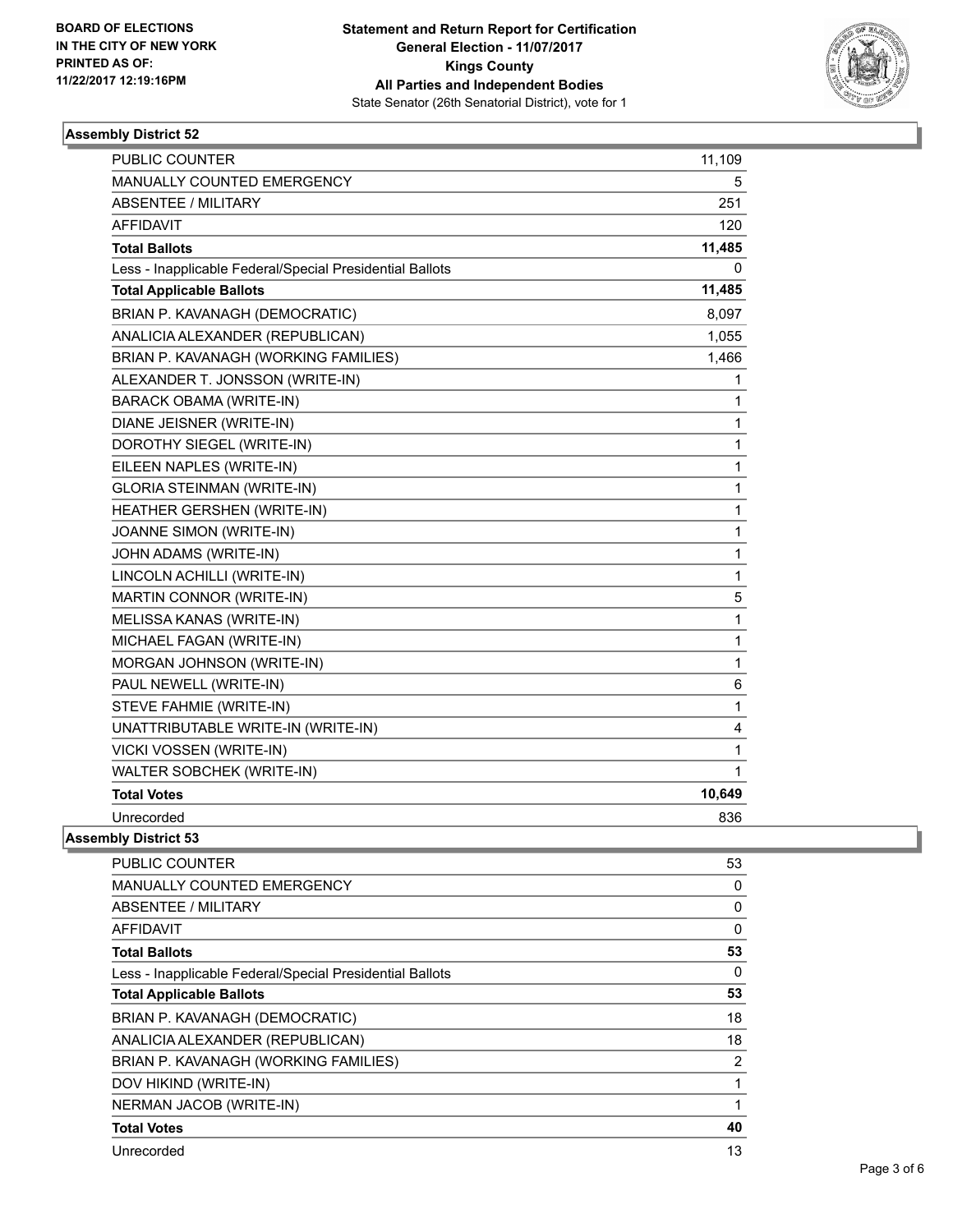

#### **Assembly District 57**

| <b>Total Votes</b>                                       | 0        |
|----------------------------------------------------------|----------|
| BRIAN P. KAVANAGH (WORKING FAMILIES)                     | $\Omega$ |
| ANALICIA ALEXANDER (REPUBLICAN)                          | $\Omega$ |
| BRIAN P. KAVANAGH (DEMOCRATIC)                           | 0        |
| <b>Total Applicable Ballots</b>                          | 0        |
| Less - Inapplicable Federal/Special Presidential Ballots | 0        |
| <b>Total Ballots</b>                                     | 0        |
| <b>AFFIDAVIT</b>                                         | 0        |
| ABSENTEE / MILITARY                                      | 0        |
| <b>MANUALLY COUNTED EMERGENCY</b>                        | 0        |
| PUBLIC COUNTER                                           | 0        |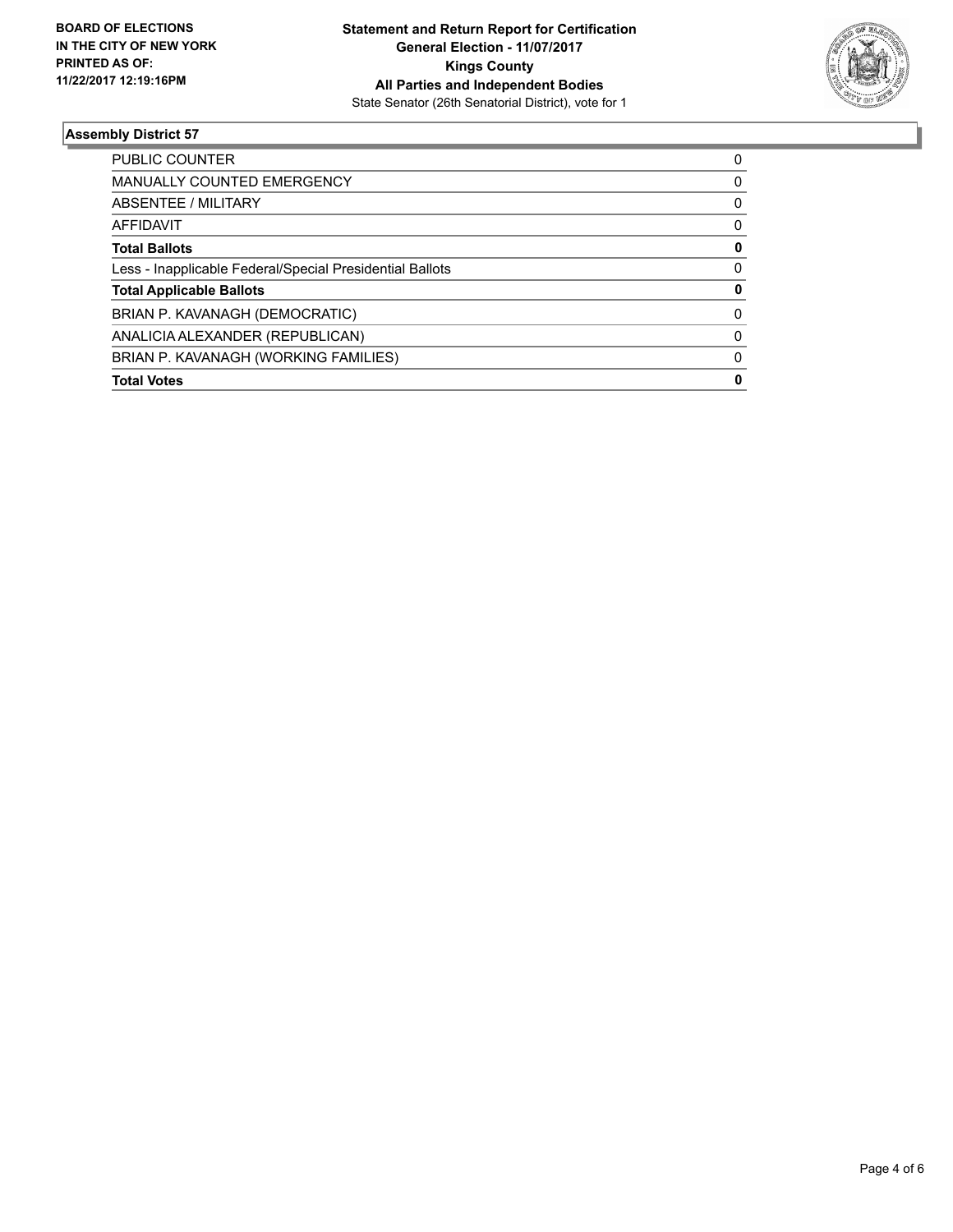

#### **Total for State Senator (26th Senatorial District) - Kings County**

| PUBLIC COUNTER                                           | 17,768       |
|----------------------------------------------------------|--------------|
| MANUALLY COUNTED EMERGENCY                               | 5            |
| <b>ABSENTEE / MILITARY</b>                               | 333          |
| AFFIDAVIT                                                | 215          |
| <b>Total Ballots</b>                                     | 18,321       |
| Less - Inapplicable Federal/Special Presidential Ballots | 0            |
| <b>Total Applicable Ballots</b>                          | 18,321       |
| BRIAN P. KAVANAGH (DEMOCRATIC)                           | 12,406       |
| ANALICIA ALEXANDER (REPUBLICAN)                          | 1,843        |
| BRIAN P. KAVANAGH (WORKING FAMILIES)                     | 2,396        |
| ALEXANDER T. JONSSON (WRITE-IN)                          | 1            |
| <b>BARACK OBAMA (WRITE-IN)</b>                           | 1            |
| BERNIE SANDERS (WRITE-IN)                                | 1            |
| DANIEL SQUADRON (WRITE-IN)                               | 1            |
| DIANE JEISNER (WRITE-IN)                                 | 1            |
| DONIA PIERSAINT (WRITE-IN)                               | 1            |
| DOROTHY SIEGEL (WRITE-IN)                                | 1            |
| DOV HIKIND (WRITE-IN)                                    | 1            |
| EILEEN NAPLES (WRITE-IN)                                 | 1            |
| <b>GLORIA STEINMAN (WRITE-IN)</b>                        | 1            |
| HEATHER GERSHEN (WRITE-IN)                               | 1            |
| JEFFERY WILSON (WRITE-IN)                                | 1            |
| JOANNE SIMON (WRITE-IN)                                  | 1            |
| JOHN ADAMS (WRITE-IN)                                    | 1            |
| LINCOLN ACHILLI (WRITE-IN)                               | 1            |
| MARTIN CONNOR (WRITE-IN)                                 | 5            |
| MATTHEW MILLER (WRITE-IN)                                | $\mathbf 1$  |
| MELISSA KANAS (WRITE-IN)                                 | 1            |
| MICHAEL FAGAN (WRITE-IN)                                 | 1            |
| MORGAN JOHNSON (WRITE-IN)                                | 1            |
| <b>NERMAN JACOB (WRITE-IN)</b>                           | 1            |
| PAUL NEWELL (WRITE-IN)                                   | 8            |
| STEVE FAHMIE (WRITE-IN)                                  | 1            |
| UNATTRIBUTABLE WRITE-IN (WRITE-IN)                       | 7            |
| VICKI VOSSEN (WRITE-IN)                                  | 1            |
| WALTER SOBCHEK (WRITE-IN)                                | $\mathbf{1}$ |
| <b>Total Votes</b>                                       | 16,688       |
| Unrecorded                                               | 1,633        |